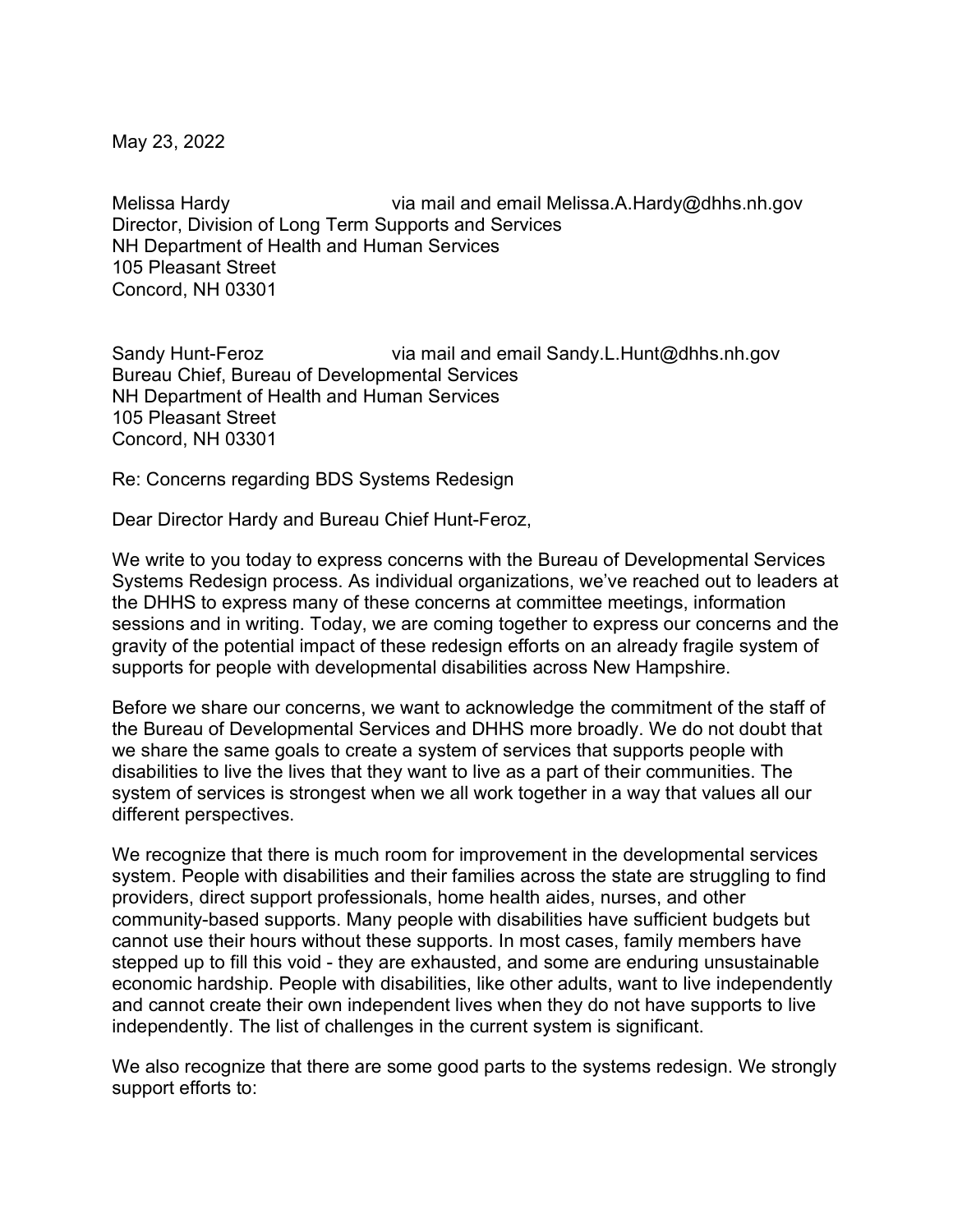- Modernize the IT systems to create more efficient and effective work processes including ways to measure systems success.
- Serve people with developmental disabilities in New Hampshire, rather than out of state with the proper infrastructure, funding, and staffing.
- Professionalize direct support professionals so that direct support is a career with livable wages and not just a job, that recognizes the dedication of our current direct support professionals and creates a system to attract more people to this field.
- Develop rates that support our current providers and bring more providers to the state.
- Ensure services are provided consistently and fairly across the state.

However, we have several concerns regarding the current plan that is being implemented that are outlined below.

- Family involvement The lack of involvement of families during the redesign process from the beginning, and a lack of ongoing education to families regarding the changes the system will undergo and the way those changes will impact families is very concerning. Families must be provided with opportunities to share meaningful input throughout the process. When families do provide input, the state must listen and respond to their concerns, including why they cannot or will not be addressed in the redesign process.
- Scope of change The state is in the process of implementing changes to rate methodology, direct pay, conflict-free case management, and its modernization. We believe that these changes may yield some of the goals of the larger systems redesign. The additional changes are premature and will overwhelm families.
- Diversity It does not appear that DHHS is actively seeking to include the perspectives of the Black Indigenous, and People of Color (BIPOC) community (e.g., representation on committees), in this process or addressing these needs within the "systems redesign". Members of the BIPOC community, particularly those with limited English proficiency, immigrants and refugees experience unique challenges in accessing critical services and their voices must be included.
- Funding uncertainties We appreciate the commitment to examine rates and increase as needed. However, we do not understand how the state can afford these increases without cutting services or increasing the budget for developmental services. Please explain how DHHS plans to fund these rate increases. If additional funding will be required, what is the state's plan to obtain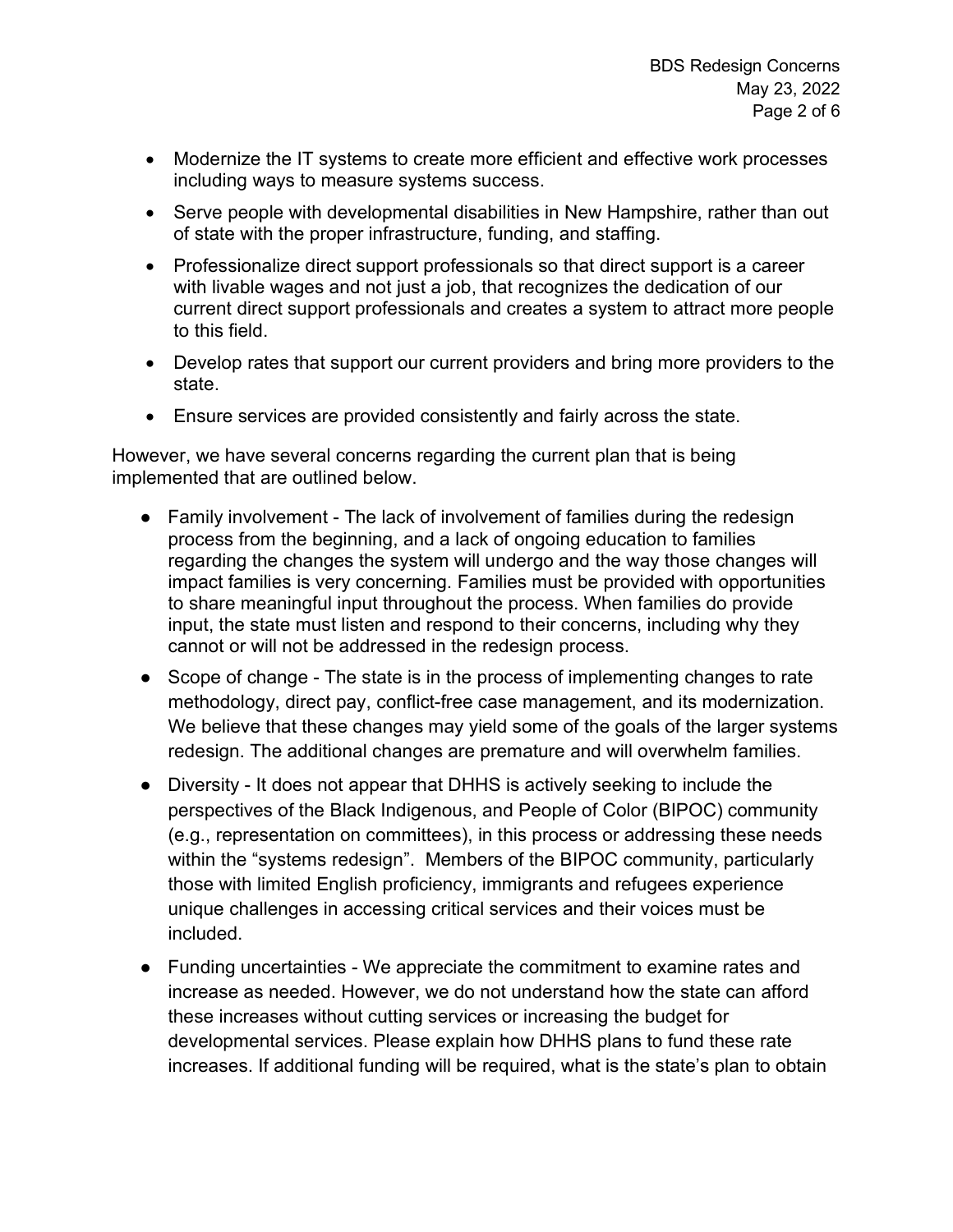the funding from the legislature? What will happen if the legislature does not agree to these increases?

- Area agency stability We are concerned that proposed changes to funding will impact the ability of area agencies to continue to serve the needs of people with disabilities and families in their region, particularly in crisis situations and as the provider of last resort. Ideally, area agency Board of Directors are made up of users of the system who truly understand the challenges facing people with disabilities and families in their regions. When this is happening as intended, this "bottom-up" decision-making authority makes our system stronger.
- Family Responsibility Many families of people with developmental disabilities are providing significant direct support and care now because direct support workers are not available or their current waiver budgets are not adequate to meet their needs. Families are concerned that they will be asked or required to do more. There is no delivery system in NH without the FREE care offered by families. By necessity, the positions of those who offer a lifetime of this care cannot be ignored or minimized. Please reassure families that you do not expect them to provide even more FREE care; that their current number of staffed/paid hours will not be reduced without their consent to cover funding shortages/ rate increases; and/or that their current budgets will be proportionately increased to cover any DSP wage/benefit increases so that their number of staffed hours will not be reduced.
- Family Voices It is critical that the state maintains support for the voices of people with disabilities and families in directing how their services are provided and how the organizations that serve them are run. BDS must commit to proactively strengthening and reinforcing the voices of families in the service delivery, including in the redesign process, other state led initiatives and as members of the Area Agency Boards of Directors.
- Stakeholder committee membership While we appreciate that stakeholder committees are a part of the process, we have concerns about the structure of the committees and the expectations placed on those individuals who represent a variety of different interests. While members may serve on various groups and coalitions, they have not been appointed by those groups or authorized to speak for them. Each member brings their own experiences and perspectives to this process. It is not realistic to expect that members will go back to their groups and organizations to represent all of their committees and councils and the needs of their family at one time in a monthly two-hour meeting. In addition, it is not reasonable to expect them to share what is happening without also sharing their concerns about the process. There is also a concern that these committees are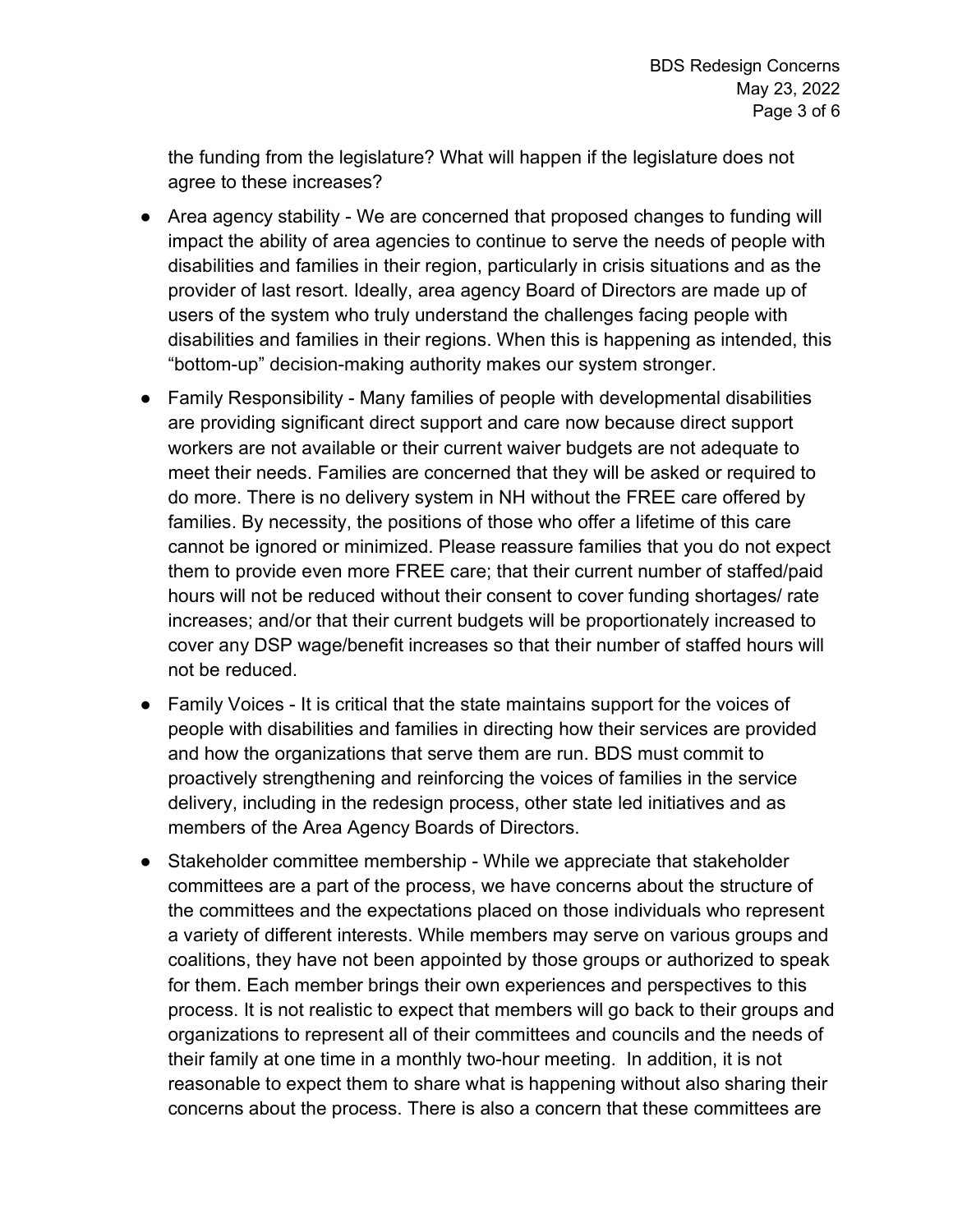structured in a way that does not give members the ability to truly recommend change. Many members have reported that they feel they are not able to truly make recommendations. It is critical to involve families that do not have a conflict of interest.

- Committee authority Messages from DHHS have not been clear. It is critical that DHHS listens to the recommendations that the committees are making. What is the authority and decision-making power of each committee and work group in the redesign process?
- Reliance on residential/institutional care- Families of those with high support needs are concerned about the two proposed waivers, particularly that one waiver is "residential". What does this mean for people with significant needs who do not want or need to live in a residential/institutional facility? Families are worried that, unless they agree to provide even more UNPAID supports, their loved one will end up in residential placement that is not wanted. It is critical that the state supports people with disabilities to live in their own homes and communities, even if they need 24 hour paid supports if that is their choice. This option MUST be stated in the language of one of the Waivers.
- System Needs- People with disabilities and families across the state clearly understand where the system is broken. We are genuinely concerned that a "systems redesign" is not addressing these clear needs. We are concerned that BDS chose to move forward with A&M's recommendation of a 2-waiver system without any input from constituents.
- Use of the Supports Intensity Scale (SIS) The state has indicated that the SIS will be used to develop budgets and we are concerned. Please explain how the state will ensure it is administered consistently and how results will be used.
- Limitations of the SIS It is critical that the State consider the goals, hopes and dreams of those that we serve, and the SIS alone does not adequately focus on these goals. RSA:171A indicates that "Habilitation" is a primary responsibility of the system. The SIS does little to address this area. Nor does it adequately address defining the level of UNPAID supports the individual relies on currently or in the future to facilitate proper planning.
- Mixed messaging Many stakeholders, including people with disabilities, have asked questions about the systems redesign process by mail, email and at the informational sessions. Specific questions regarding concerns are asked and general answers are received, answers are not clear, and are sometimes inconsistent. For example, families have asked about potential caps on budgets or specific services in the two waivers. The A&M Phase 1 report assumes caps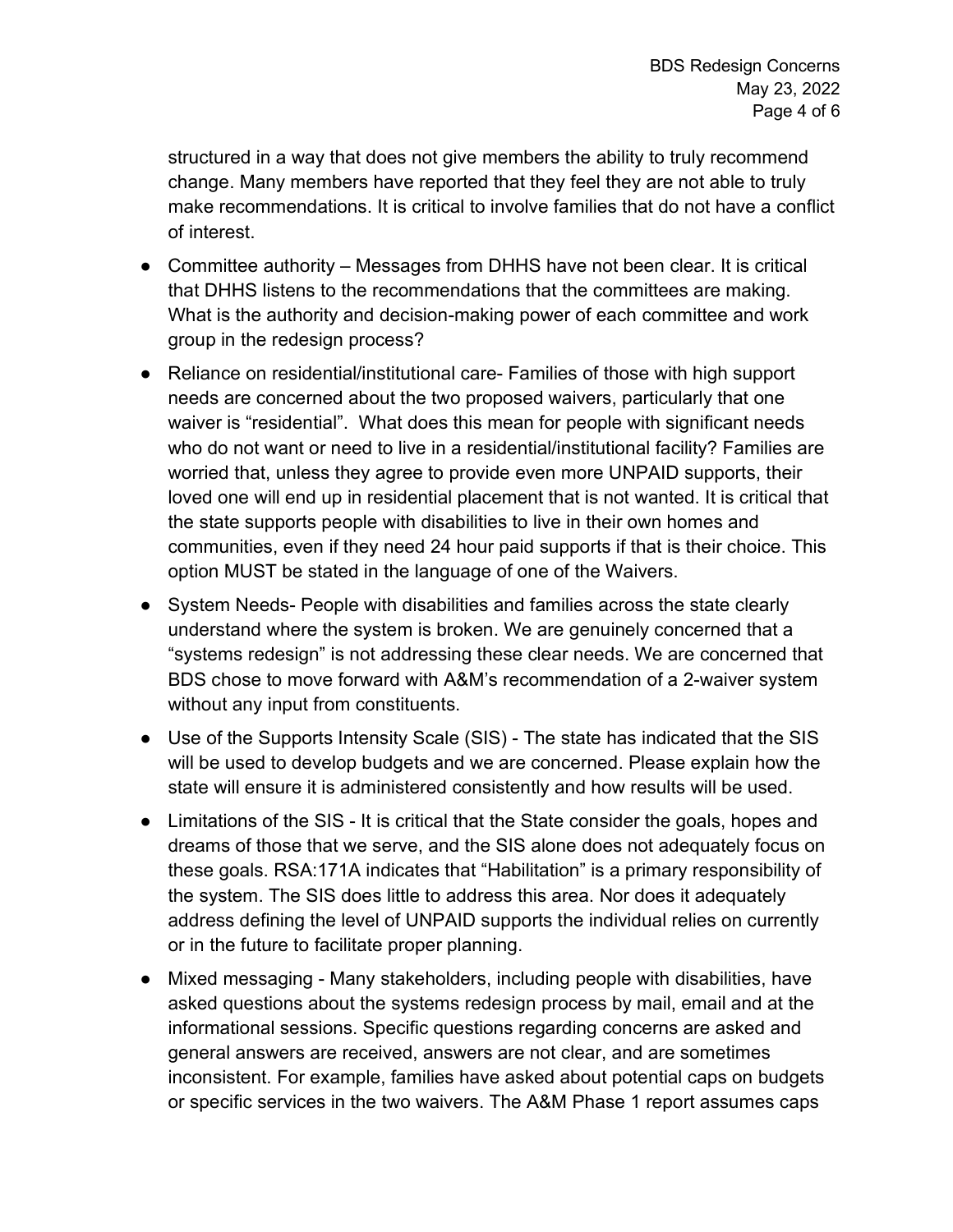on services (https://www.dhhs.nh.gov/ocom/documents/dhhs-operationsassessment-phase-1a-report.pdf, Page 32). The current FAQ acknowledges this question, but does not answer it (https://www.dhhs.nh.gov/dcbcs/bds/documents/bdssystemworkfaqs.pdf, Question 9). Individuals have also asked this question at committee meetings and other planning meetings. The question: "Will this initiative include caps on budgets or services?" is clear - direct answers are yes, no or we don't know yet. Other answers and similar answers to other questions create uncertainty and confusion and can foster mistrust.

● Transparency - We appreciate that BDS recently uploaded videos of committee meetings from December, January and March to its website and expect that this will continue. However, we remain concerned about the number of decisions that have already been made without input from the various committees and inconsistencies in how the work of work groups is being reported. The lack of transparency continues to contribute to a lack of trust in the process.

We understand that this redesign cannot address all the problems facing people with developmental disabilities across the state. However, we anticipate continued problems if the state does not commit to addressing the real problems facing people with developmental disabilities each day: housing, transportation, and workforce shortages. These issues are all connected. DHHS must commit to actively working to address these issues to create a system that meets the needs of people with disabilities.

Please respond to these concerns in writing by June 10, 2022. We would also like an opportunity to meet about these concerns via Zoom. Please reach out to Stephanie Patrick and Carrie Duran.

Sincerely,

ABLE NH (Advocates Building Lasting Equality in NH) Community Crossroads Community Support Network, Inc. Developmental Services Quality Council Disability Rights Center - NH Gateways Community Services Granite Case Management, LLC Granite State Independent Living Great Bay Services, Inc. Lakes Region Community Services Monadnock Developmental Services Monadnock Family Council